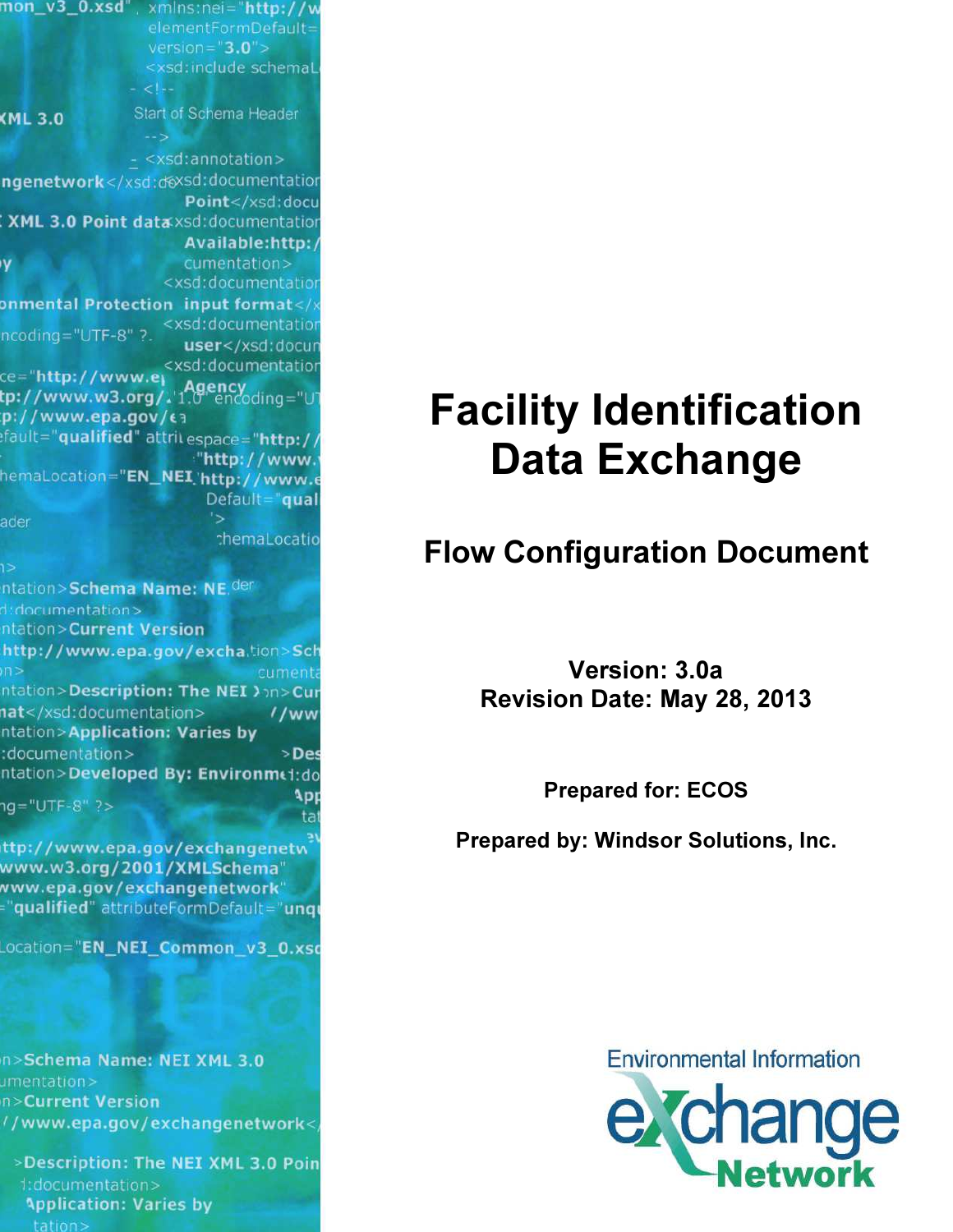## **Table of Contents**

| 1                       |                                                      |  |
|-------------------------|------------------------------------------------------|--|
| $\overline{2}$          |                                                      |  |
|                         | 2.1<br>2.2<br>2.3                                    |  |
| $\overline{\mathbf{3}}$ |                                                      |  |
|                         | 3.1<br>3.2<br>3.3                                    |  |
| $\overline{\mathbf{4}}$ |                                                      |  |
|                         | 4.1<br>4.2<br>4.2.1<br>4.2.2<br>4.3<br>4.4           |  |
| 5                       |                                                      |  |
| 6                       |                                                      |  |
|                         | 6.1<br>6.2<br>6.3<br>6.4<br>6.5<br>6.6<br>6.7<br>6.8 |  |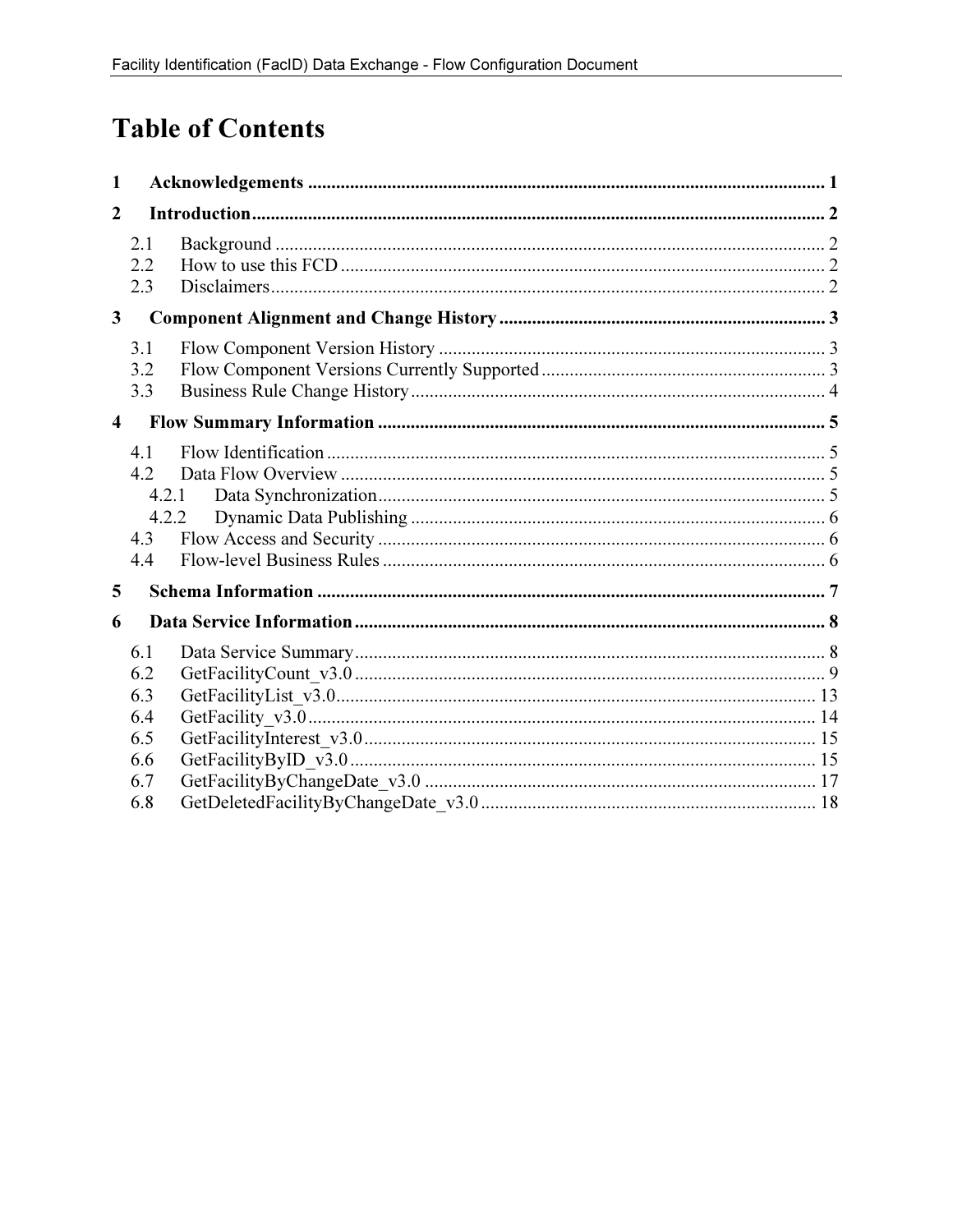## 1 Acknowledgements

This document was prepared with input and support from the following individuals:

| <b>Facility ID Integrated Project Team</b> |                                      |
|--------------------------------------------|--------------------------------------|
| Tom Aten – WI DNR                          | Ken Blumberg – EPA, Region I         |
| Dennis Burling – NE DEQ                    | Pat Garvey – EPA, OEI                |
| Ana Greene - EPA, OEI                      | Alex Klaessig – EPA OEI              |
| Noel Kohl – EPA, Region V                  | Wendy Nye $-$ EPA, Region I          |
| Andrew Putnam – CO DPHE                    | Gerald Schwandt – MN PCA             |
| Bob Simpson – EPA, Region II               | Kurt Rakouskas – ECOS                |
| Mitch West – OR DEQ                        |                                      |
| <b>Contractor Support</b>                  |                                      |
| Bethel Helene – Lockheed Martin            | Veeree Kadans – Lockheed Martin      |
| Kevin Lyons – Windsor Solutions, Inc.      | Guy Outred – Windsor Solutions, Inc. |
| Bill Rensmith – Windsor Solutions, Inc.    | Clint Teng – Lockheed Martin         |
| TK Conrad – Windsor Solutions, Inc.        |                                      |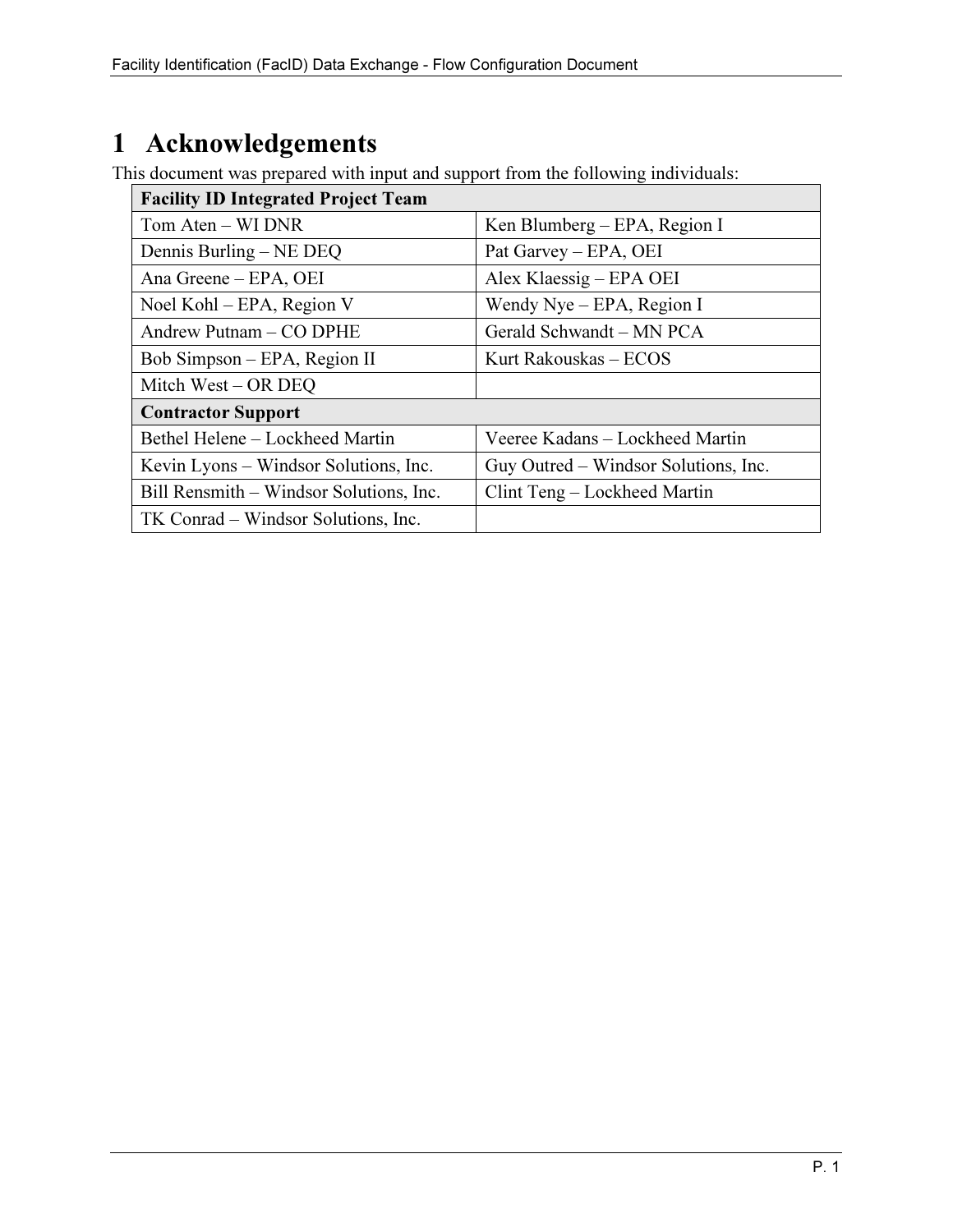## 2 Introduction

### 2.1 Background

Over the last four decades EPA and States have worked to improve their integration of environmental data beginning with facility data. Many States and EPA have implemented exchanges of facility data between EPA's Facility Registry System (FRS) and similar systems in those states. Exchange Network Partners are pursuing these cross-agency and cross-system facility exchanges for the following reasons:

- To take advantage of investments States have made in integrated facility data to improve the data in EPA's FRS and vice versa through the 'cross pollination' of these systems' reconciled data.
- To provide facility data to state or EPA partners for value-added integration in their own applications and services, for example:
	- o For other EPA programs, such as the Chesapeake Bay Program
	- $\circ$  To assess cross-jurisdictional environmental issues (e.g., to support emergency response situations that cross state borders).
	- $\circ$  To combine facility data across intra-state agencies (e.g., integrating pesticide storage and application facilities that originates within a state's Department of Agriculture).

### 2.2 How to use this FCD

This document describes the recommended approaches for the Network exchange of Facility Identification data. Based on the lessons learned from the implementation of the previous version of this flow, the state/EPA Facility Integrated Project Team (Facility IPT) revised the XML structure and data services required to support this flow.

This FCD document identifies and defines the data services that are necessary to fully support the exchange of data from a Partner's Node.

### 2.3 Disclaimers

This FCD describes a pure 'publishing' flow of Facility Identification data. A publishing flow allows a flow implementer to offer their data up to many (authorized) exchange Partners, and those partners 'pull' data of interest as and when they need it. While this flow provides some data services that support ad-hoc, targeted requests for select data, this flow also allows employs some 'incremental update' data services that support Partners that wish to maintain a local, synchronized replica of facility data. As all published data that is exchanged is initiated by a Query of Solicit request (and not Submit), there is no need for a payload header.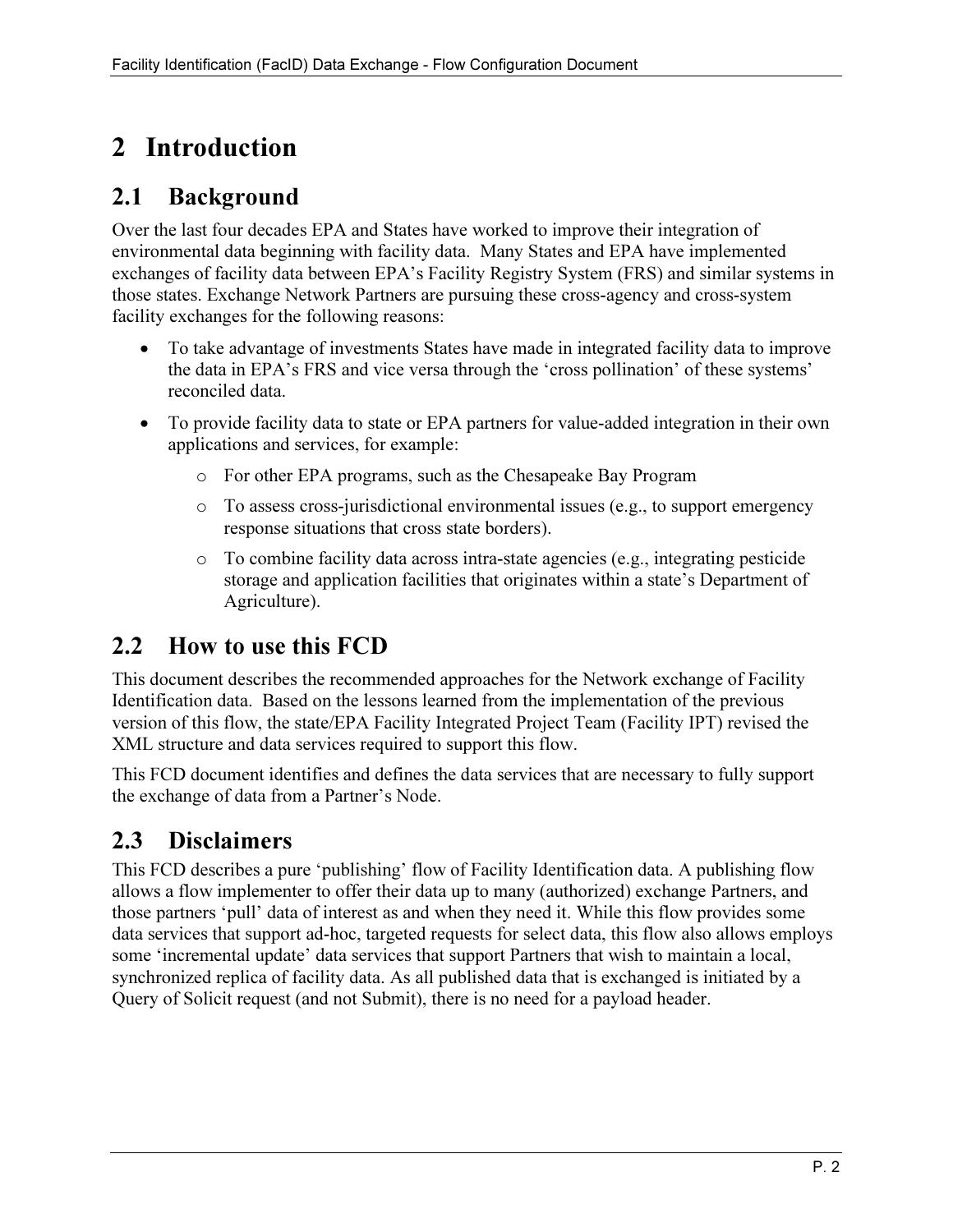## 3 Component Alignment and Change History

### 3.1 Flow Component Version History

Version History began during this release, so limited history is presented.

| Component  | <b>Version</b> | Date      | Changed<br><b>By</b>          | <b>Description of Change</b>                                                                                                                  |
|------------|----------------|-----------|-------------------------------|-----------------------------------------------------------------------------------------------------------------------------------------------|
| FCD        | 1.0            | 06/18/04  | <b>IPT</b>                    | <b>Initial Release</b>                                                                                                                        |
| Schema     | 2.3            | 06/18/04  | <b>IPT</b>                    | <b>First Production Release</b>                                                                                                               |
| <b>FCD</b> | 2.0            | 03/19/07  | <b>IPT</b>                    | Include data publishing services;<br>simplify data synchronization<br>process.                                                                |
| Schema     | 3.0            | 03/19/07  | <b>IPT</b>                    | Various improvements;<br>disintegrated ("9 file") schema<br>retirement; SSC adoption.                                                         |
| Schema     | 3.0            | 02/24/09  | Windsor<br>Solutions,<br>Inc. | Added elements from the GeoRSS<br>schema to allow for expression of a<br>facility's location as a point, line,<br>box (envelope), or polygon. |
| <b>FCD</b> | 3.0            | 05/15/09  | Windsor<br>Solutions,<br>Inc. | Updated the FCD for the Node 2.0<br>specification.                                                                                            |
| <b>FCD</b> | 3.0a           | 5/28/2013 | Windsor<br>Solutions,<br>Inc. | Clarify use of pipe symbol as multi-<br>value parameter delimiter for only<br>Node v1.1 Query/Solicit requests.                               |

### 3.2 Flow Component Versions Currently Supported

The current component versions are listed below however, as per Exchange Network policy, the current and penultimate versions will be supported to ensure continuity of service during the transition to the new version.

| Component         | <b>Version(s)</b> Supported |
|-------------------|-----------------------------|
| FCD               | 3.0                         |
| Schema            | 3.0                         |
| DET               | 3.0                         |
| Schema User Guide | 3 O                         |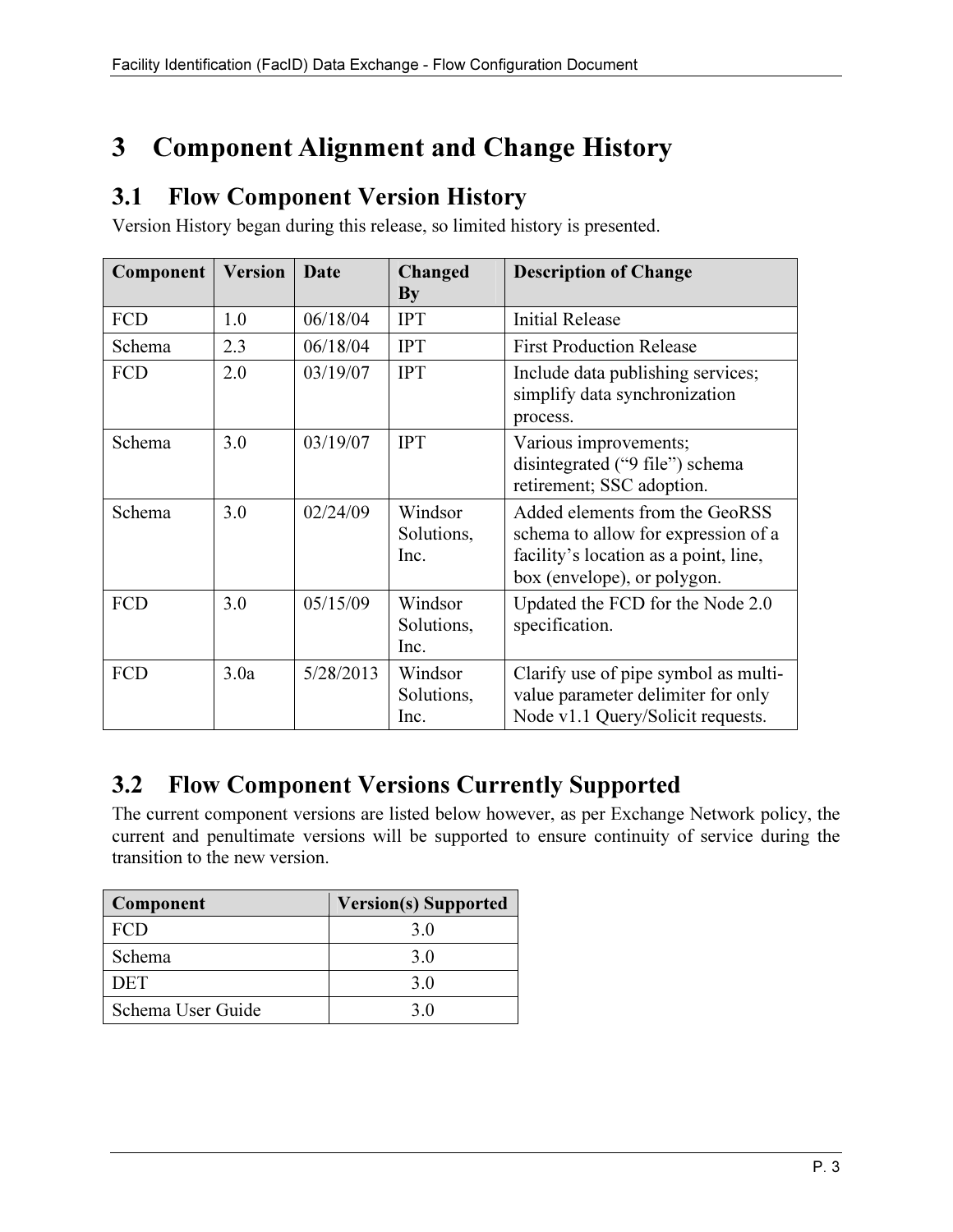### 3.3 Business Rule Change History

| <b>Business Rule Change</b> | Date of Change | <b>Explanation (optional)</b> |
|-----------------------------|----------------|-------------------------------|
| N/A                         |                |                               |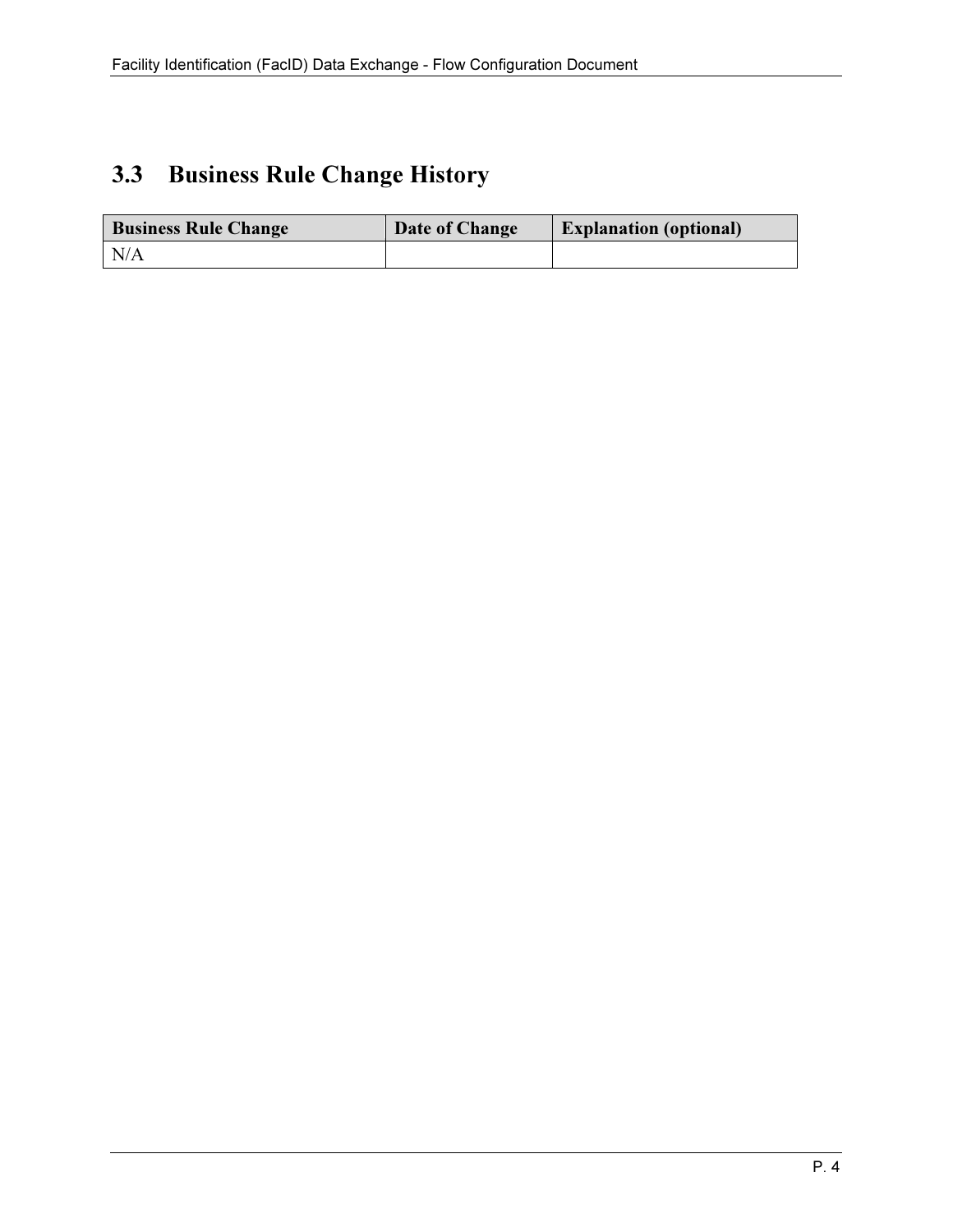## 4 Flow Summary Information

### 4.1 Flow Identification

Flow Name: Facility Identification

#### Flow Description:

Many environmental agencies have realized the importance of considering environmental issues using a holistic perspective of the impacts of regulated entities. To help support this form of environmental management these agencies have developed integrated information systems that allow them to access data about these facilities or sites along with contextual information regarding the potential affects they have on the environment; i.e., their environmental interests.

This diverse type of data is collected based on a wide variety of environmental regulations, and is often managed by a variety of local, state and federal agencies. These agencies can further benefit by sharing this key information so that each can incorporate a wider array and more comprehensive shared set of information within their analyses.

#### Flow Steward:

IPT Co-Chairs:

- David Smith, US EPA
- Dennis Burling, Nebraska DEQ

#### Flow Steward Contact Information:

Smith.DavidG@epamail.epa.gov; dennis.burling@nebraska.gov

### 4.2 Data Flow Overview

Partners can share this data either by synchronizing their databases with one another (e.g., to keep EPA's FRS system up to date with the facility data that is collected and reconciled by the many state and tribal agencies), or by publishing their data so that it can be used for more ad hoc exchange and analysis.

### 4.2.1 Data Synchronization

Data synchronization of Facility Identification data should occur by the incremental exchange of facility data on a periodic basis (e.g., weekly updates). This should be achieved by a partner providing XML payloads that contains all facility data for any facilities that have had any data modification since a requested 'change date'. For example, if one NAICS code is added for a facility, or the coordinate of a facility is changed, then the entire set of data for that facility must be exchanged. A single data service (GetFacilityByChangeDate) supports the exchange of the data in this manner.

This single approach will ensure all data modifications can be replicated with one exception. If a facility is deleted, then this event must also be communicated as part of this incremental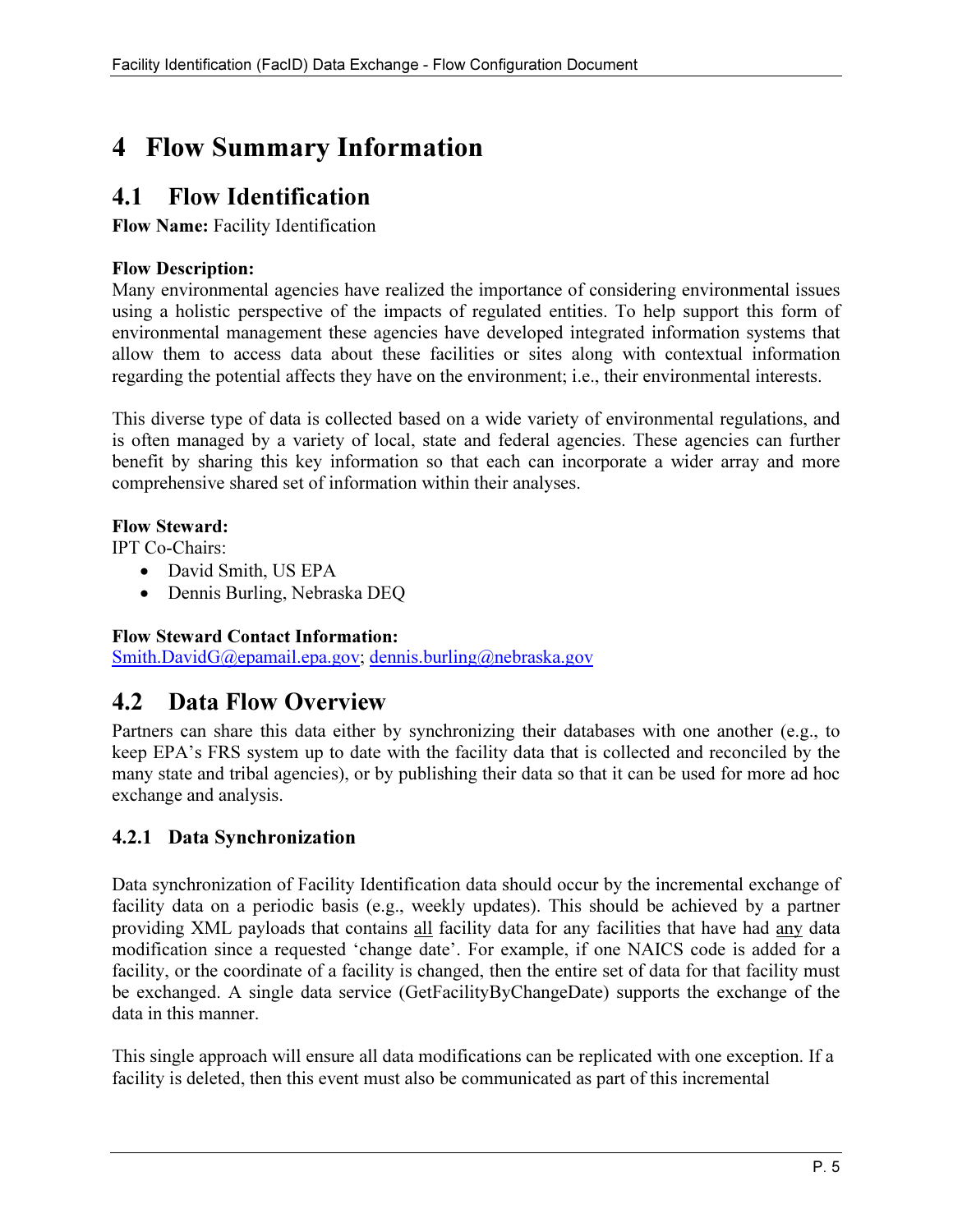synchronization approach<sup>1</sup>. To support this, one additional data service is provided (GetDeletedFacilityByChangeDate) that allows a Partner to exchange a simple list of the key identification fields of each facility that has been deleted within the time period since the last incremental data exchange.

### 4.2.2 Dynamic Data Publishing

Data publishing is the process of making data available for general inquiry through a set of exposed web services using the Query and/or Solicit primitives. These data services allow a data requestor to employ a variety of filtering criteria (parameters) in any combination. By providing a variety of criteria, it is anticipated that much smaller payloads can be exchanged as more precise responses to requests are now possible.

To further allow a requestor to control the volume of data exchanged, the publishing data services provide four levels of granularity that can be provided within the response payload:

- 1. A count of the number of facilities that match the request
- 2. A 'list' of the facilities; (i.e., a few basic fields for each facility)
- 3. A slightly more expanded set of data, specifically including the environmental interests<sup>2</sup> for each facility
- 4. The full set of facility identification data including contacts and geographic information

By providing both a variety of data service parameters and a variety of payload data content these services will provide superior support for the anticipated increasing demand for more targeted and frequent exchange of this data across a broader set of Partners.

### 4.3 Flow Access and Security

NAAS has typically been the security mechanism for this exchange. However, NAAS security is not a prerequisite for this exchange. Partners must determine the security they will require, if any, for access to their data.

### 4.4 Flow-level Business Rules

#### Current Business Rules:

None (other than those documented in the Schema and DET).

#### Fault Follow-up Actions:

None

<sup>-</sup><sup>1</sup> Although most State systems and FRS have similar data models (as documented in the Facility Information Template for States, FITS I, and FITS II ), there are a wide variety of ways such systems handle "deletes" of information, and even what "delete" means. As any veteran of facility data reconciliation can attest, many "deletes" are in fact "merges" of data from two duplicate facility records. In addition to merges, closures or other changes of regulatory status may, in some cases, produce "deletes".

 $2 \text{ Environmental Interests}$  are the environmental programs with which a given facility is involved (e.g. air emissions, surface water, ground water, and hazardous waste).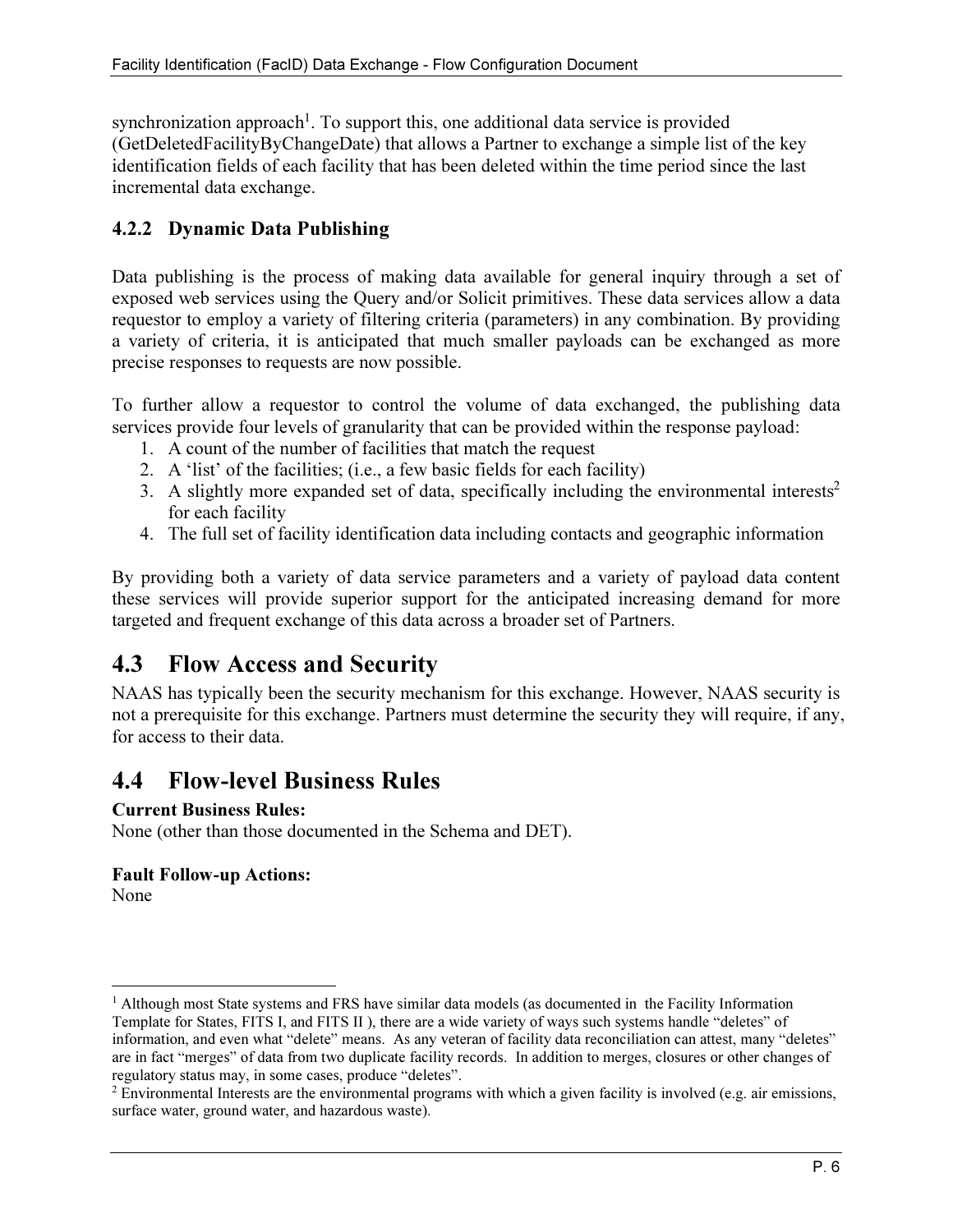## 5 Schema Information

The Facility flow is supported by four schemas. The most complex services will return the simplest data set.

- 1. Facility Details Schema: This is the comprehensive schema. This schema contains all elements of the facility data standard, and some additions that have been part of the exchange historically, or which the IPT has adopted (e.g. Facility Status).
- 2. Facility Index Schema: This consists of only the highest level information about a facility. The primary elements included are the combination of elements that serve to uniquely identify the facility record (Originator, system, and ID), a URL to access a web site specific to the facility (e.g. Envirofacts or a State profiler application) and the physical location (address, coordinate).
- 3. Facility Interest Schema: This consists of the elements of the "Facility List Schema" plus each facility's set of environmental interests, containing:
	- $\circ$  The combination of elements that uniquely identifies the interest (partner name, system, ID).
	- o A URL unique to that interest (if one exists) providing detail related to the interest in question.
- 4. Facility Count Schema: A simple schema whose sole purpose is to return the results of the GetFacilityCount\_v3.0 service. It contains only one element, FacilityCountMeasure.

Please refer to the Schema User Guide for more details.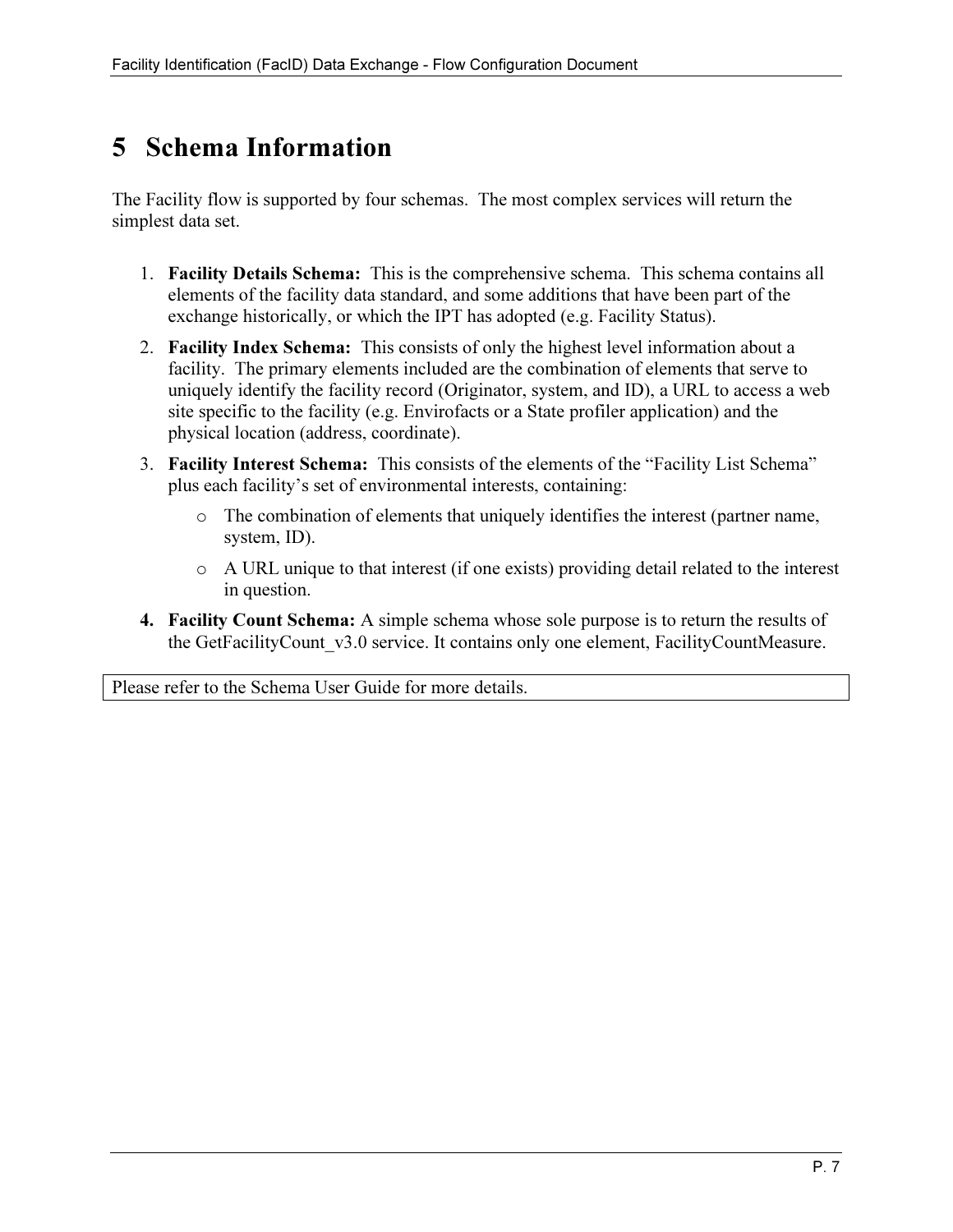## 6 Data Service Information

#### 6.1Data Service Summary

The following table lists the seven data services available in the Facility Identification v3.0 exchange.

| <b>Service Name or Description</b>  | <b>Service</b><br><b>Types</b> | <b>Notes</b>                                                                                                                                                                                                      | <b>Return Schema</b>            |
|-------------------------------------|--------------------------------|-------------------------------------------------------------------------------------------------------------------------------------------------------------------------------------------------------------------|---------------------------------|
| GetFacilityCount v3.0               | Query                          | Partners may choose to implement this internally<br>for costing purposes, so that over-large queries<br>can be intercepted before they are run.                                                                   | FACID FacilityCount v3.0.xsd    |
| GetFacilityList v3.0                | Query or<br>Solicit            | Full set of parameters but returning on the lightest<br>payload (FacilityIndex) to aid in performance.                                                                                                            | FACID FacilityIndex_v3.0.xsd    |
| GetFacility v3.0                    | Solicit                        | Full set of parameters, also including Change<br>Date, and returning a payload based on the full<br>schema.                                                                                                       | FACID FacilityDetails v3.0.xsd  |
| GetFacilityInterest v3.0            | Query                          | Full set of parameters but returning a payload of<br>summary facility and environmental interest data<br>(FacilityInterest) rather than the full schema, to<br>aid in performance.                                | FACID FacilityInterest v3.0.xsd |
| GetFacilityByID_v3.0                | Query                          | Get detailed facility data for one facility.                                                                                                                                                                      | FACID FacilityDetails v3.0.xsd  |
| GetFacilityByChangeDate v3.0        | Solicit                        | Used to support the creation and maintenance of a<br>replica set of facility data across Partners (i.e.,<br>data synchronization).                                                                                | FACID FacilityDetails v3.0.xsd  |
| GetDeletedFacilityByChangeDate v3.0 | Solicit                        | This uses the FacilityIndex schema to return of<br>basic identification data about each facility that<br>has been deleted. This would only be used if a<br>Partner is maintaining a replica set of facility data. | FACID FacilityIndex v3.0.xsd    |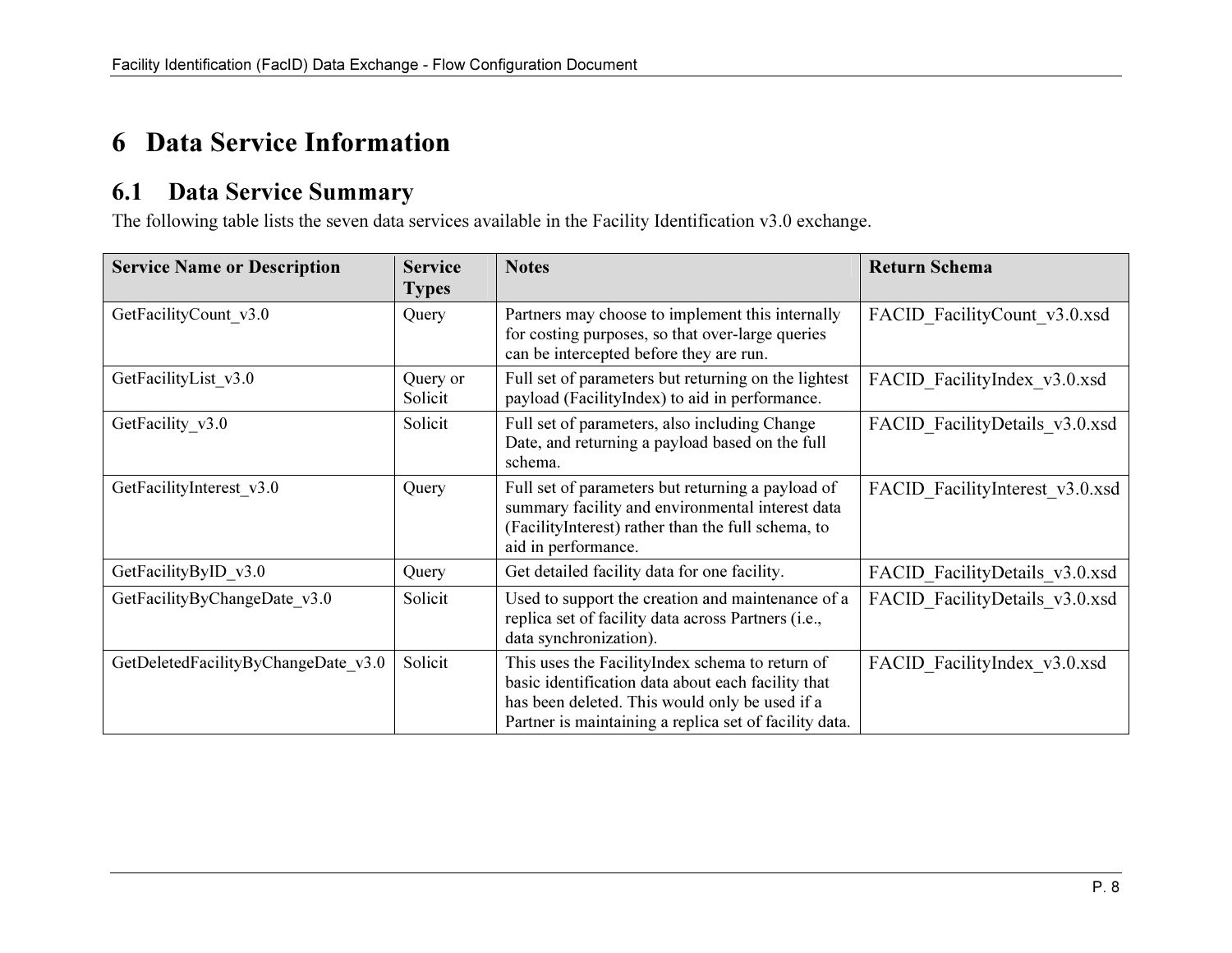## 6.2 GetFacilityCount\_v3.0

Data Flow Name: FacID\_v3.0

Data Service Type: Query

#### Data Service Parameters, Order, and Format:

| <b>Position</b> | Name                                       | Data<br><b>Type</b> | <b>Occurrences</b> | <b>Max</b><br>Length | Wildcards   | <b>Notes and Examples</b>                                                                                                                                                                                                                                                                                                                                                                                                                                                                                                                                                                                                                                                                                                                                  |
|-----------------|--------------------------------------------|---------------------|--------------------|----------------------|-------------|------------------------------------------------------------------------------------------------------------------------------------------------------------------------------------------------------------------------------------------------------------------------------------------------------------------------------------------------------------------------------------------------------------------------------------------------------------------------------------------------------------------------------------------------------------------------------------------------------------------------------------------------------------------------------------------------------------------------------------------------------------|
|                 | Standard<br>Environmental<br>Interest Type | Text                | $0\infty$          | 60                   |             | Return facilities having one or more of any of the standard types <sup>3</sup><br>included in the parameter array.                                                                                                                                                                                                                                                                                                                                                                                                                                                                                                                                                                                                                                         |
|                 |                                            |                     |                    |                      |             | Node v1.1 endpoints must use a pipe delimiter (i.e., ") between values<br>when multiple query values are present.                                                                                                                                                                                                                                                                                                                                                                                                                                                                                                                                                                                                                                          |
| $\mathfrak{D}$  | ZIP Code                                   | Text                | $\infty$ . 0       | 14                   | Starts with | The combination of the 5-digit Zone Improvement Plan (ZIP) code and<br>the four digit extension code (if available) that represents the geographic<br>segment that is a subunit of the ZIP Code, assigned by the U.S. Postal<br>Service to a geographic location; or the postal zone specific to the<br>country, other than the U.S., where the facility site is located. Will return<br>all facilities in the provided zip code. If $\mathbb{Z}ip+4$ is provided, but the<br>receiving node supports only 5 digit codes, treat the input parameter as a<br>5-digit code. Do not return facilities where zip code is null or unknown.<br>Node v1.1 endpoints must use a pipe delimiter (i.e., ") between values<br>when multiple query values are present. |
| 3               | Tribal Land Code                           | Text                | 0.1                |                      |             | Code indicating whether or not the facility site is located on tribal land.<br>Allowable Values: Y, N<br>Return only facilities physically on tribal land. If the parameter is<br>unsupported, return nothing.                                                                                                                                                                                                                                                                                                                                                                                                                                                                                                                                             |

<sup>&</sup>lt;sup>3</sup> A list of standard environmental interest types can be found at the EPA **Environmental Data Registry**.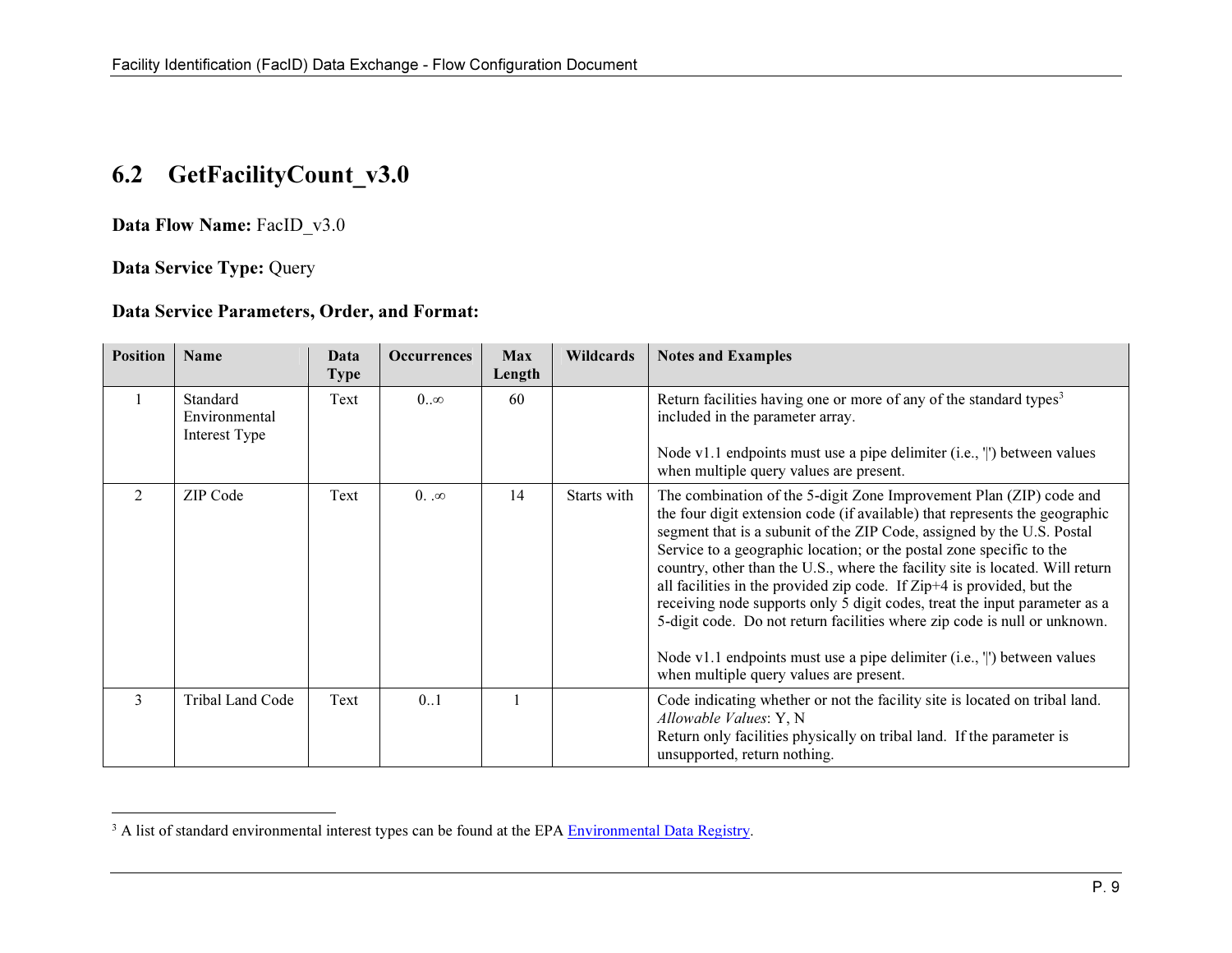| <b>Position</b> | Name                    | Data<br><b>Type</b> | <b>Occurrences</b> | <b>Max</b><br>Length | Wildcards                                     | <b>Notes and Examples</b>                                                                                                                                                                                                                                                                                                                                                                                                                                                                                                                                                                                                                                                                                                                        |
|-----------------|-------------------------|---------------------|--------------------|----------------------|-----------------------------------------------|--------------------------------------------------------------------------------------------------------------------------------------------------------------------------------------------------------------------------------------------------------------------------------------------------------------------------------------------------------------------------------------------------------------------------------------------------------------------------------------------------------------------------------------------------------------------------------------------------------------------------------------------------------------------------------------------------------------------------------------------------|
| $\overline{4}$  | <b>Federal Facility</b> | Text                | 0.1                |                      |                                               | Code indicating whether or not the facility is the property of the Federal<br>Government. Allowable Values: Y, N<br>If the facility or any interest has an ownership or operator type of<br>"Federal", include the facility in the return set. If the parameter is<br>unsupported by the receiving system, return nothing.                                                                                                                                                                                                                                                                                                                                                                                                                       |
| 5               | <b>Facility Name</b>    | Text                | 0.1                | 80                   | Any use of<br>$\frac{10}{6}$ or $\frac{1}{1}$ | The public or commercial name of a facility site (i.e., the full name that<br>commonly appears on invoices, signs, or other business documents, or as<br>assigned by the state when the name is ambiguous).<br>Return all facilities where the primary name or any alias matches the<br>supplied parameter. (Note: The returned data set may not include the<br>matching name, since alternate names are not part of the list schema. The<br>requesting party should address any possible confusion that results.)                                                                                                                                                                                                                               |
| 6               | Facility status         | Text                | 0.1                |                      |                                               | Indicator of Active or Inactive, or other status that may be adopted as a<br>part of the overall schema development.<br>Return all facilities matching this parameter if supplied, or all if it is<br>unsupported.                                                                                                                                                                                                                                                                                                                                                                                                                                                                                                                               |
| $\overline{7}$  | SIC Code                | Text                | $0\infty$          |                      | Starts with                                   | The industry types that describe the business operations at the Facility.<br>When searching using a SIC code, the system will find any facilities that<br>are in that industry, even if the data about that facility is limited to the<br>equivalent NAICS code(s).<br>Return all facilities matching this parameter if supplied, or all if it is<br>unsupported. A facility is a match if the facility or any interest lists a<br>matching code--whether primary or not. The "Starts with" construct<br>allows grouping of code sets, such as "primary metals"--this construct is<br>supported by the underlying code set.<br>Node v1.1 endpoints must use a pipe delimiter (i.e., ") between values<br>when multiple query values are present. |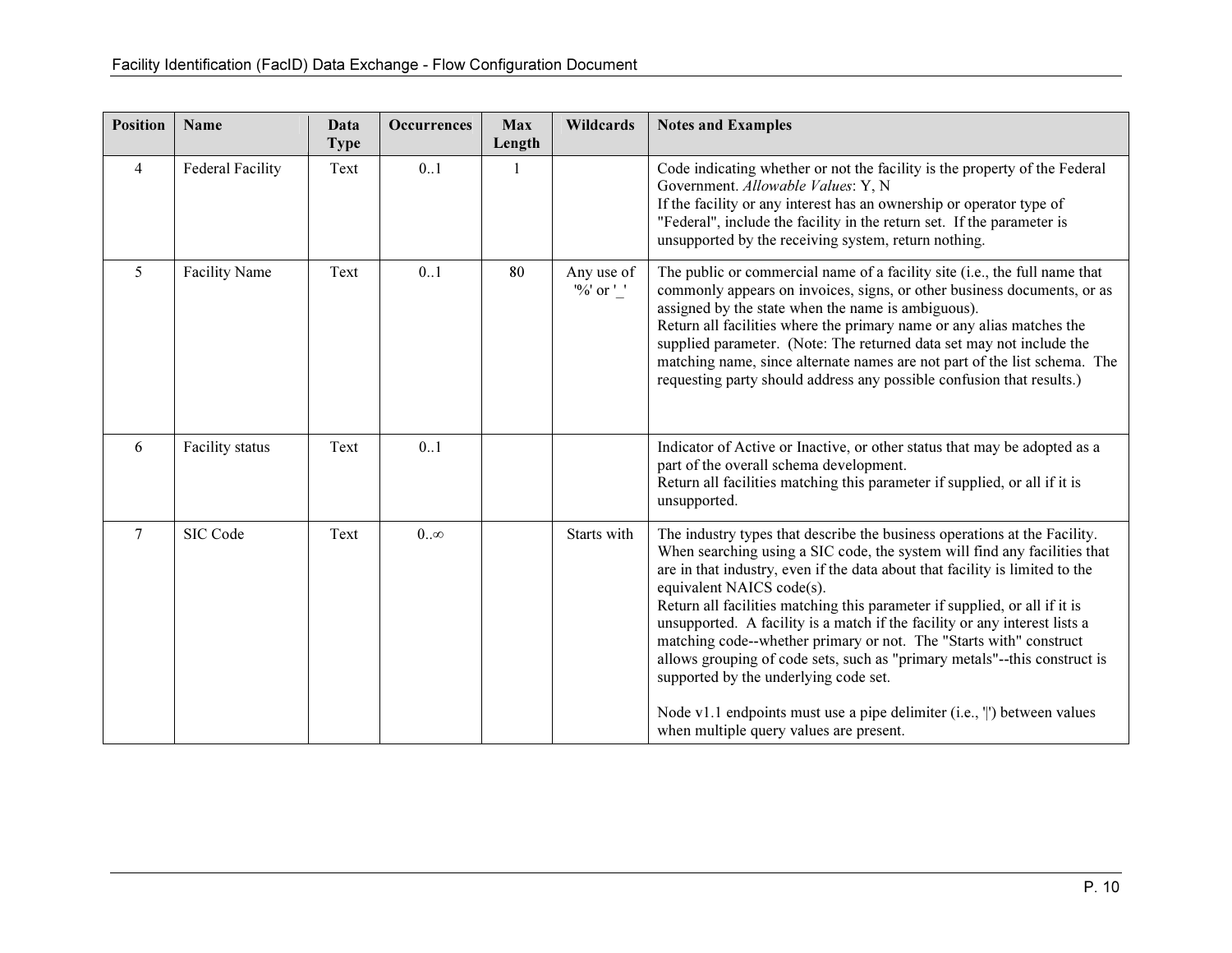| <b>Position</b> | Name               | Data<br><b>Type</b> | <b>Occurrences</b> | <b>Max</b><br>Length | Wildcards   | <b>Notes and Examples</b>                                                                                                                                                                                                                                                                                                                                                                                                                                                                                                                                                                                                                                                             |
|-----------------|--------------------|---------------------|--------------------|----------------------|-------------|---------------------------------------------------------------------------------------------------------------------------------------------------------------------------------------------------------------------------------------------------------------------------------------------------------------------------------------------------------------------------------------------------------------------------------------------------------------------------------------------------------------------------------------------------------------------------------------------------------------------------------------------------------------------------------------|
| 8               | <b>NAICS Code</b>  | Text                | $0\infty$          |                      | Starts with | When searching using a NAICS code, the system fill find any facilities<br>that are in that industry, even if the data about that facility is limited to the<br>equivalent SIC code(s).<br>Return all facilities matching this parameter if supplied, or all if it is<br>unsupported. A facility is a match if the facility or any interest lists a<br>matching code--whether primary or not. The "Starts with" construct<br>allows grouping of code sets, such as "primary metals"--this construct is<br>supported by the underlying code set.<br>Node v1.1 endpoints must use a pipe delimiter (i.e., ") between values<br>when multiple query values are present.                   |
| 9               | City Name          | Text                | $0\infty$          | 60                   |             | The name of the city, town, village or other locality, when identifiable,<br>within whose boundaries (the majority of) the facility site is located. This<br>is not always the same as the city used for USPS mail delivery.<br>Return only facilities where the city name of the physical location is an<br>exact match to the supplied value. Some partners may record "nearest<br>city" in this field, for facilities outside city boundaries. Actual placement<br>with regard to boundaries may be unknown. Include these facilities if<br>that is the case.<br>Node v1.1 endpoints must use a pipe delimiter (i.e., ") between values<br>when multiple query values are present. |
| 10              | <b>State</b>       | Text                | $0\infty$          | $\overline{2}$       |             | The U.S. Postal Service abbreviation that represents the state or state<br>equivalent for the U.S. and Canada. Exact match is required.<br>Node v1.1 endpoints must use a pipe delimiter (i.e., ") between values<br>when multiple query values are present.                                                                                                                                                                                                                                                                                                                                                                                                                          |
| 11              | <b>County Name</b> | Text                | $0\infty$          | 35                   |             | The name of the U.S. county or county equivalent in which the facility<br>site is physically located. Exact match is required. This value is more<br>broadly supported than FIPS codes, but the FIPS table should be used for<br>spellings--consistent with the data standard.<br>Node v1.1 endpoints must use a pipe delimiter (i.e., ") between values<br>when multiple query values are present.                                                                                                                                                                                                                                                                                   |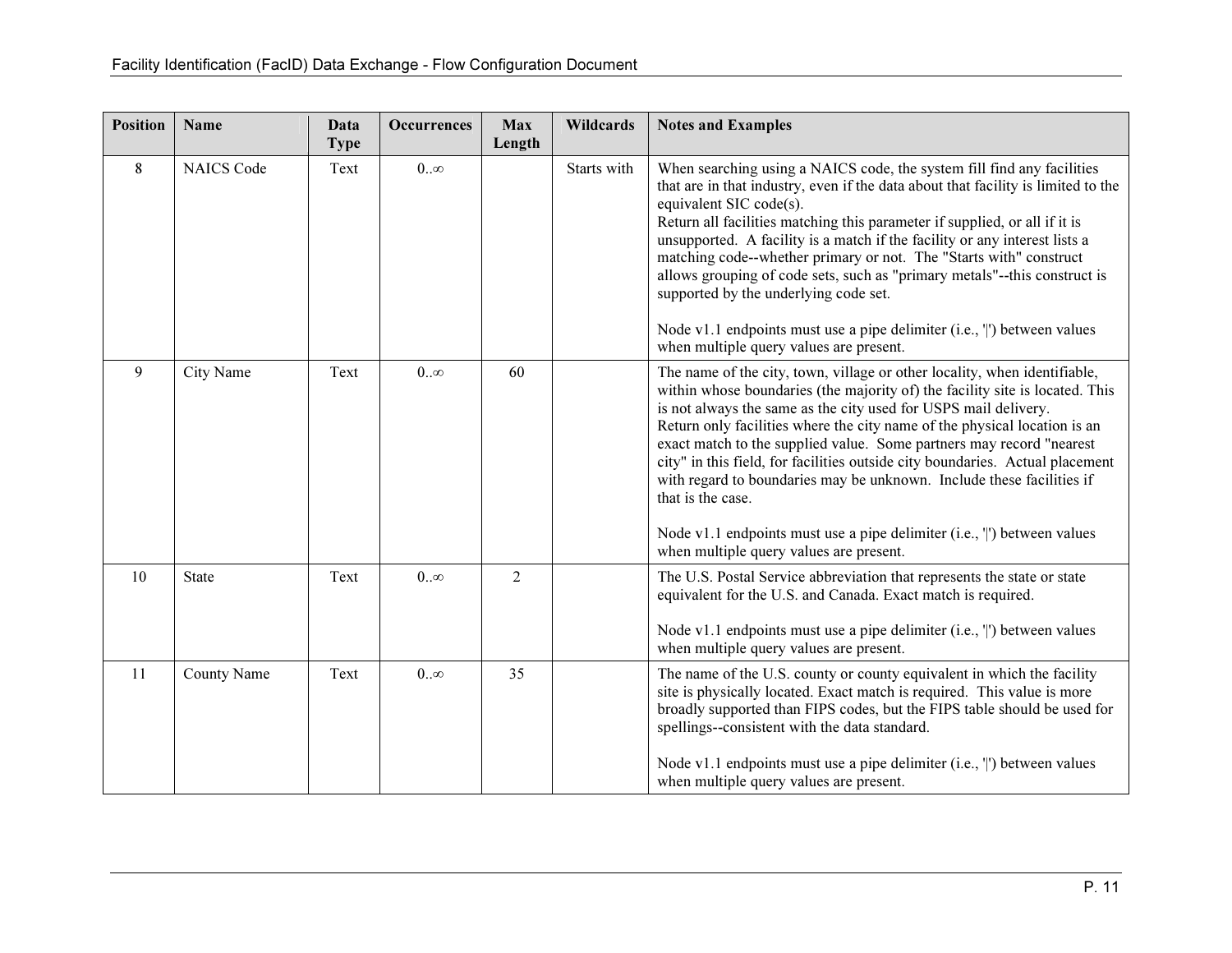| <b>Position</b> | Name                    | Data<br><b>Type</b> | <b>Occurrences</b> | <b>Max</b><br>Length | <b>Wildcards</b> | <b>Notes and Examples</b>                                                                                                                                                                                                                                                                                                        |
|-----------------|-------------------------|---------------------|--------------------|----------------------|------------------|----------------------------------------------------------------------------------------------------------------------------------------------------------------------------------------------------------------------------------------------------------------------------------------------------------------------------------|
| 12              | N Bounding<br>Latitude  | Number              | 0.1 <sup>4</sup>   |                      |                  | Northernmost coordinate of a bounding rectangle. Must be a valid<br>decimal Latitude value. These 4 parameters define a box within which the<br>returned facilities must reside based on a location coordinate for each<br>facility. The operator is $\leq$ or $\geq$ as appropriate, with logical AND of all<br>four conditions |
| 13              | S Bounding<br>Latitude  | Number              | 0.1                |                      |                  | Southernmost coordinate of a bounding rectangle. Must be a valid<br>decimal latitude value.                                                                                                                                                                                                                                      |
| 14              | E Bounding<br>Longitude | Number              | 0.1                |                      |                  | Easternmost coordinate of a bounding rectangle. Must be a valid decimal<br>longitude value.                                                                                                                                                                                                                                      |
| 15              | W Bounding<br>Longitude | Number              | 0.1                |                      |                  | Westernmost coordinate of a bounding rectangle. Must be a valid decimal<br>Longitude value.                                                                                                                                                                                                                                      |

Return Method: N/A

Payload Format: Facility Count Schema (FACID\_FacilityCount\_v3.0.xsd), contains a single <FacilityCountMeasure/> element.

Data Service-level Business Rules: N/A

Error Conditions and Fault Follow-up Actions: N/A

EN Header Usage: None.

Example Uses: Determine the number of facilities that match criteria – to determine if that exceeds the volume of data that is desired.

<sup>4</sup> If any box parameter is specified (positions 12-15), then all four box parameters are required.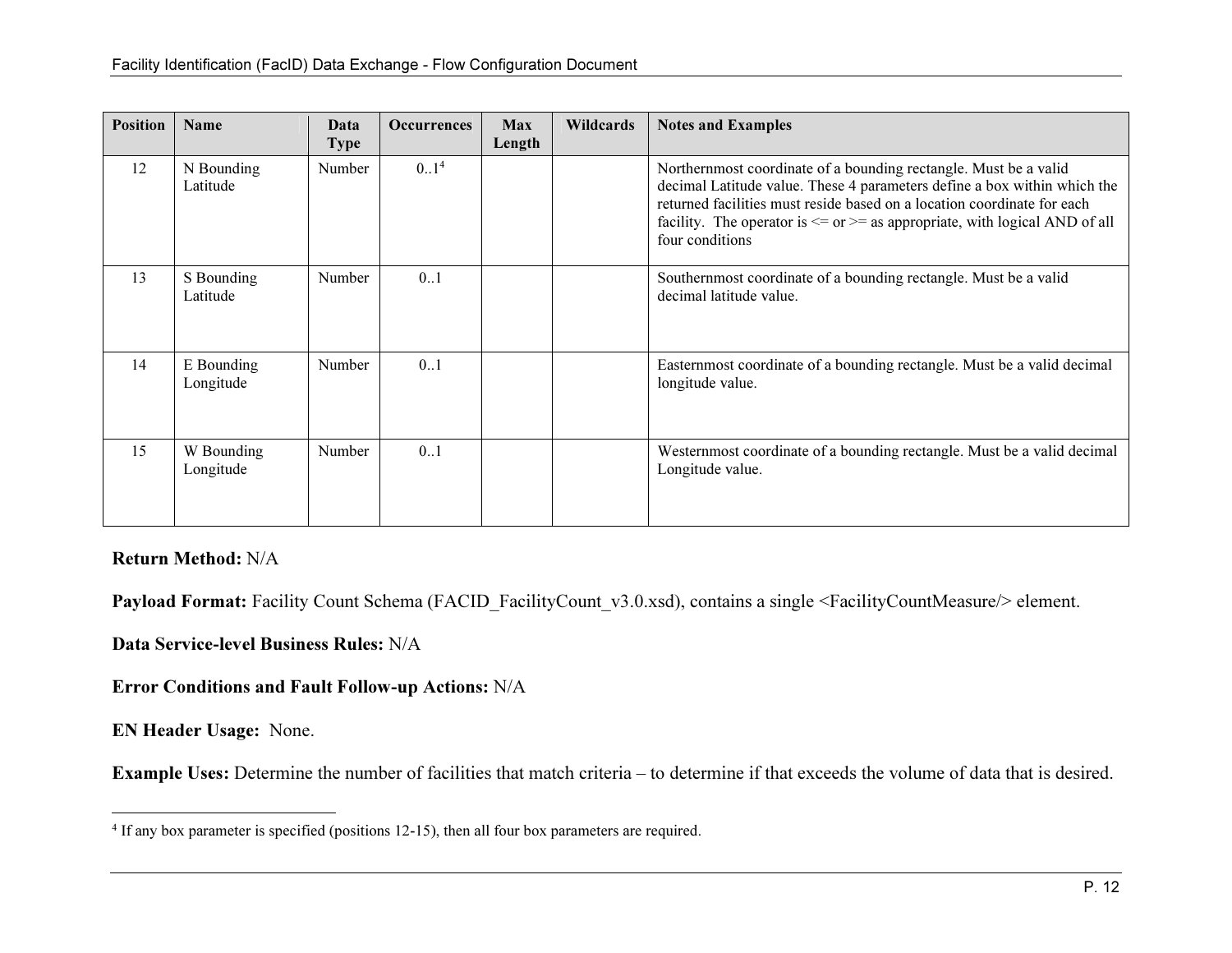## 6.3 GetFacilityList\_v3.0

Data Flow Name: FacID v3.0

Data Service Type: Query or Solicit

Data Service Parameters, Order, and Format: The parameters as identified for the GetFacilityCount service above. Please refer to that listing.

Return Method: N/A

Payload Format: Facility Index Schema (FACID\_FacilityIndex\_v3.0.xsd)

Data Service-level Business Rules: N/A

Error Conditions and Fault Follow-up Actions: N/A

EN Header Usage: None.

Example Uses: Populate a catalog, allow users to browse and "drill down" as needed; explore available data at a summary level.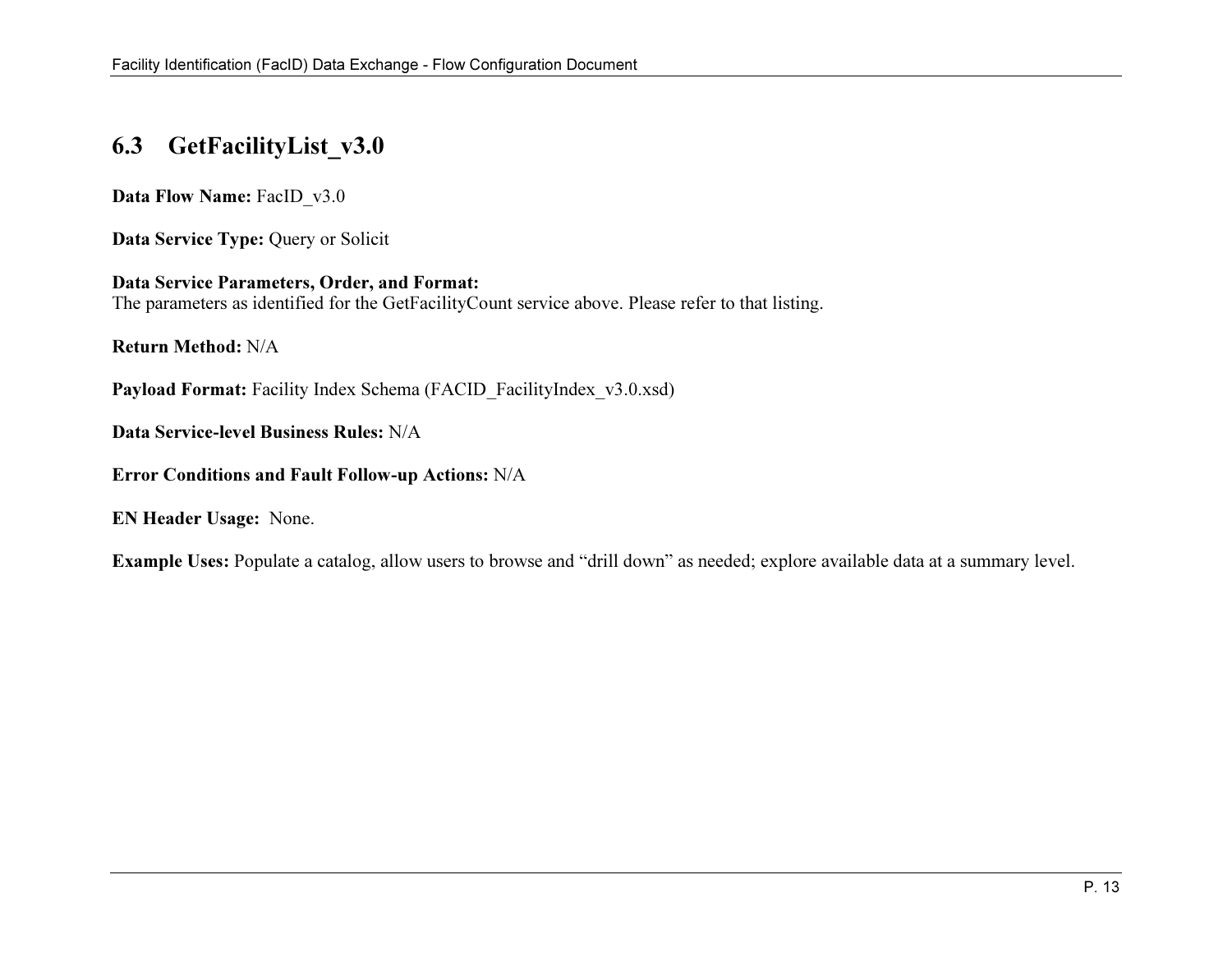## 6.4 GetFacility\_v3.0

Data Flow Name: FacID v3.0

Data Service Type: Solicit

#### Data Service Parameters, Order, and Format:

The parameters as identified for the GetFacilityCount service above, but including the following additional parameter.

| <b>Position</b> | <b>Name</b>    | Data<br><b>Type</b> | <b>Occurrences</b> | Max<br>Length | Wildcards | <b>Notes and Examples</b>                                                                                                                          |
|-----------------|----------------|---------------------|--------------------|---------------|-----------|----------------------------------------------------------------------------------------------------------------------------------------------------|
| 16              | Change<br>Date | Date                | 01                 |               |           | Date since when any data element of a facility has been modified. Response will<br>include all facilities that have changed on or after this date. |

Return Method: N/A

Payload Format: Facility Detail Schema (FACID\_FacilityDetails\_v3.0.xsd)

Data Service-level Business Rules: N/A

Error Conditions and Fault Follow-up Actions: N/A

EN Header Usage: None.

Example Uses: Restrict data set to avoid oversize files during synchronization. Well targeted and refined queries (e.g. agreed regular exchanges).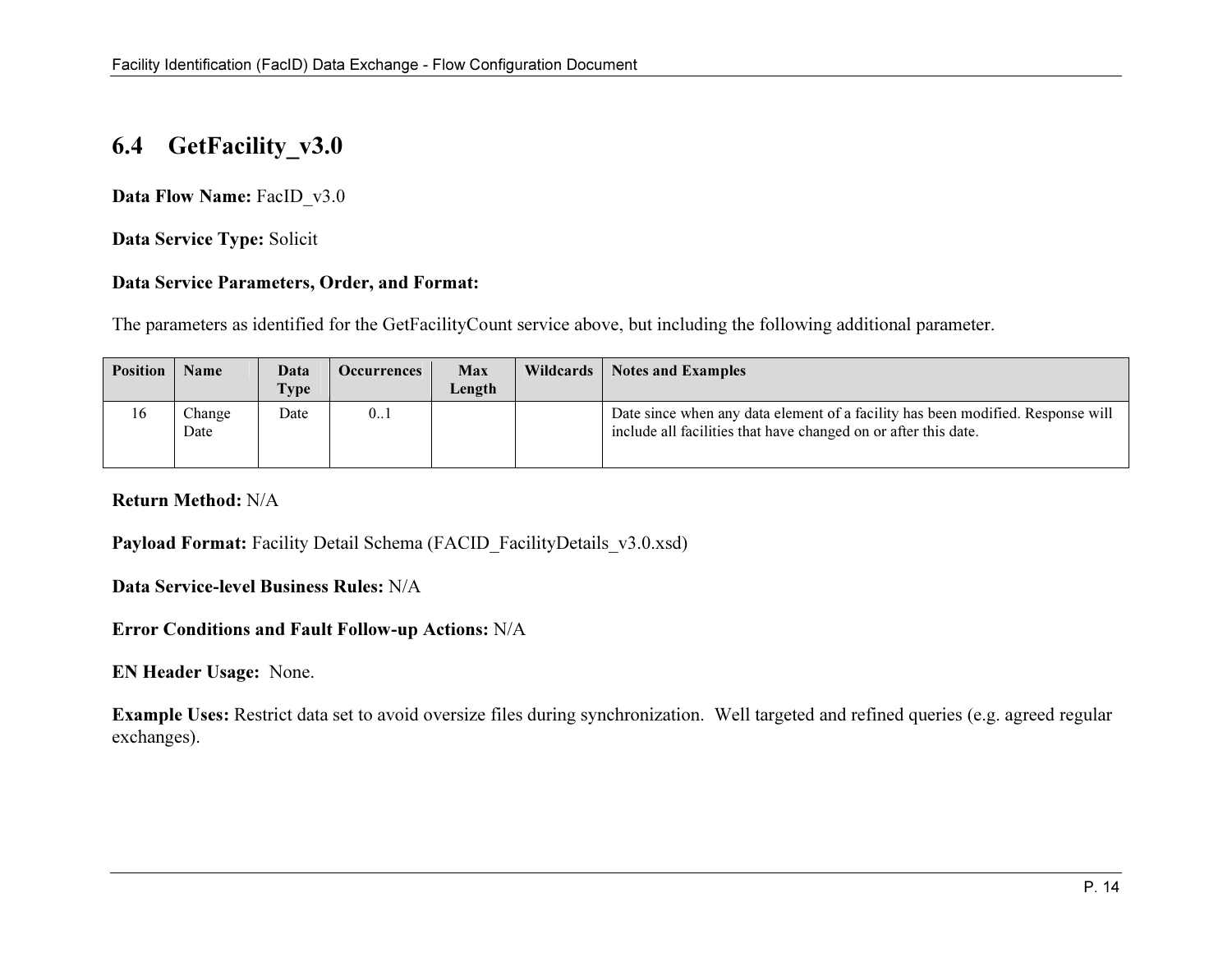#### 6.5GetFacilityInterest\_v3.0

Data Flow Name: FacID v3.0

Data Service Type: Query or Solicit

#### Data Service Parameters, Order, and Format:

The parameters as identified for the GetFacilityCount service above. Please refer to that listing.

Return Method: N/A

Payload Format: Facility Interest Schema (FACID\_FacilityInterest\_v3.0.xsd)

Data Service-level Business Rules: N/A

Error Conditions and Fault Follow-up Actions: N/A

EN Header Usage: None.

Example Uses: Get further details regarding a facility that was returned within a Facility Index XML document.

#### 6.6GetFacilityByID v3.0

Data Flow Name: FacID v3.0

Data Service Type: Query

Data Service Parameters, Order, and Format: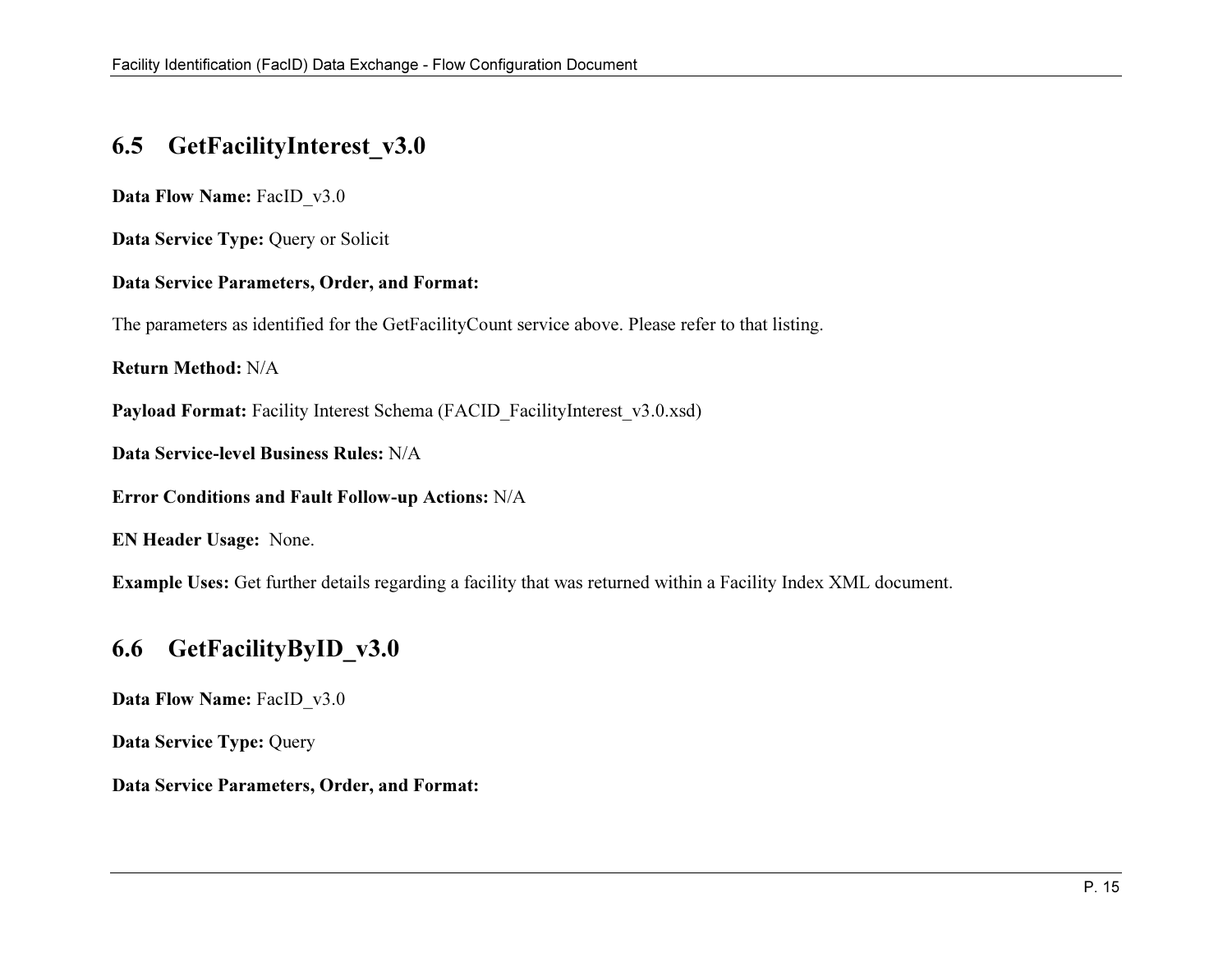| <b>Position</b> | <b>Name</b>                               | Data<br>Type | <b>Occurrences</b> | <b>Max</b><br>Length | <b>Wildcards</b> | <b>Notes and Examples</b>                                                                                          |
|-----------------|-------------------------------------------|--------------|--------------------|----------------------|------------------|--------------------------------------------------------------------------------------------------------------------|
|                 | Facility Site Identifier                  | Text         | $1_{}1$            | N/A                  | N/A              | The unique identifier allocated to the facility by the originating<br>partner within the source database system.   |
|                 | <b>Originating Partner</b><br>Name        | Text         | 11                 | N/A                  | N/A              | The name of the partner that originally provided the exchanged<br>facility site or environmental interest data.    |
|                 | <b>Information System</b><br>Acronym Name | Text         | $1_{}1$            | N/A                  | N/A              | The abbreviated name that represents the name of an information<br>management system for an environmental program. |

#### Return Method: N/A

Payload Format: Facility Detail Schema (FACID\_FacilityDetails\_v3.0.xsd)

#### Data Service-level Business Rules: N/A

Error Conditions and Fault Follow-up Actions: N/A

EN Header Usage: None.

Example Uses: Get full details regarding a facility that was returned within a FacilityIndex or FacilityInterest XML document.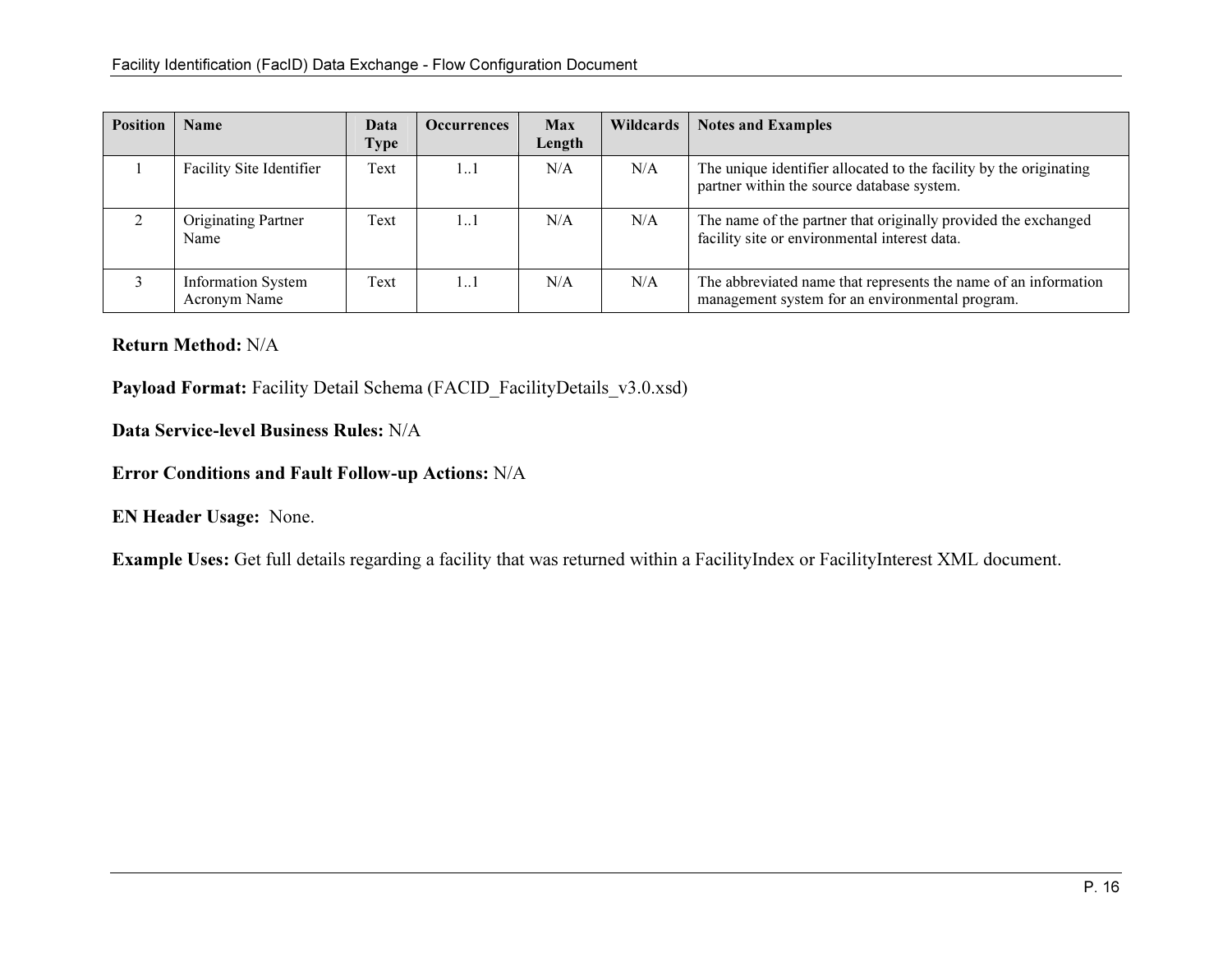#### 6.7GetFacilityByChangeDate\_v3.0

Data Flow Name: FacID v3.0

Data Service Type: Solicit

#### Data Service Parameters, Order, and Format:

| <b>Position</b> | <b>Name</b>                               | Data<br><b>Type</b> | <b>Occurrences</b> | <b>Max</b><br>Length | Wildcards | <b>Notes and Examples</b>                                                                                                                             |
|-----------------|-------------------------------------------|---------------------|--------------------|----------------------|-----------|-------------------------------------------------------------------------------------------------------------------------------------------------------|
|                 | Change Date                               | Date                | $1_{}$             | N/A                  | N/A       | Date since when any data element of a facility has been modified.<br>Response will include all facilities that have changed on or after this<br>date. |
|                 | Originating Partner<br>Name               | Text                | 0.1                | N/A                  | N/A       | The name of the partner that originally provided the exchanged<br>facility site or environmental interest data.                                       |
|                 | <b>Information System</b><br>Acronym Name | Text                | 0.1                | N/A                  | N/A       | The abbreviated name that represents the name of an information<br>management system for an environmental program.                                    |

Return Method: N/A

Payload Format: Facility Detail Schema (FACID\_FacilityDetails\_v3.0.xsd)

Data Service-level Business Rules: N/A

Error Conditions and Fault Follow-up Actions: N/A

EN Header Usage: None.

Example Uses: Get all facility data so that a replica of that data can be retained and synchronized.